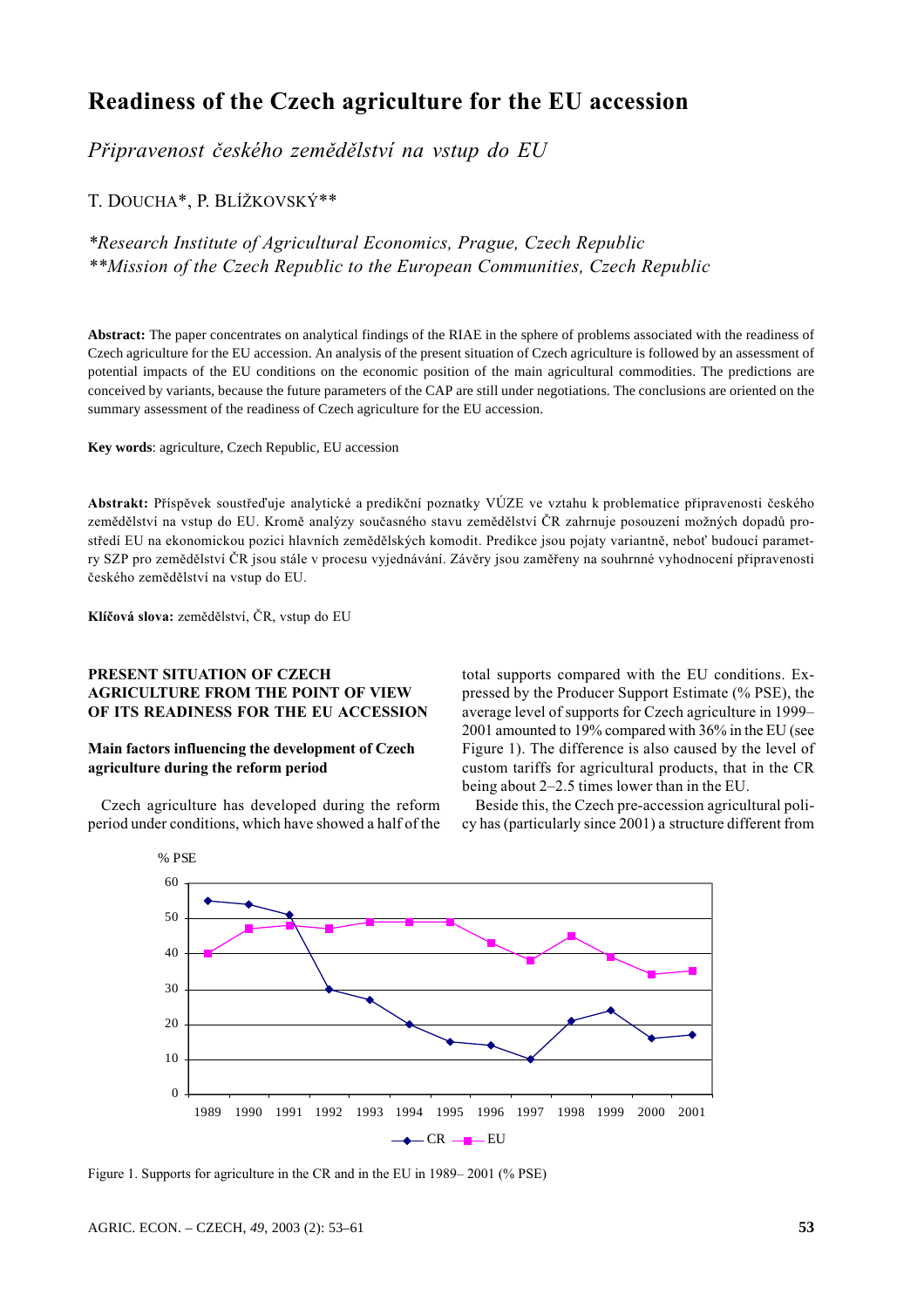

the present CAP: whilst almost 90% of the EU financial sources for agriculture are devoted to market price and production supports and only 10% of the sources are oriented on structural supports, the Czech agricultural policy invests to market and production supports only about 70% of the domestic sources and more than  $30\%$ of the sources are oriented on the structural development of agriculture.

Price relations in the Czech agrarian market have developed in two phases. During the first phase in 1990– 1992, the price liberalisation and the abolition of consumers' subsidies for food were realised. New price relations substituted "non-market" prices from the prereform period, with an extreme squeeze of the "price scissors" between prices of inputs and farm-gate prices (FGP). The second phase after 1992 has been characterised by only a mild squeezing of the "price scissors": price index  $2001/1993$  for agricultural inputs is  $146.8\%$ and for FGP  $135.8\%$ <sup>1</sup> (Figure 2).

In addition to the mentioned factors, the process of the property transformation of agricultural capital has strongly influenced the development of Czech agriculture. The property transformation – being also a process of the initial allocation of agricultural assets - was (and still continues to be) realised according to transformation laws in the following forms:

- Restitution of agricultural assets, which has two sides: restitution of ownership rights (suppressed in the previous regime) and restitution of ownership titles (for the previously expropriated assets). Main part of (primary and secondary) restitution was realised in 1991– 1993 and based on it, especially individual (family) farms emerged.
- Transformation of co-operatives as the case of a specific restitution and as the process of the establishment of new succession farms. The transformation of co-operatives was realised in 1992–1993. The assets of cooperatives (without land and the original deposits of

members) were distributed among entitled persons according to invested land, other assets and labour. A part of assets of the entitled persons, who did not decide to be members of the succession farms, was left in the farms in the form of the so-called transformation shares as a future debt towards the mentioned entitled persons.

– Privatisation of agricultural non-land assets, which occurred in 1994–1995, including combinations of restitution and privatisation.

### Present situation of Czech agriculture as a consequence of the past dependencies and reform processes - is the reform of Czech agriculture completed?

The initial allocation of capital in farms and the emergence of a new farm structure were consequences of the property transformation during 1991–1995. About 75% of agricultural land was left in usage in large co-operatives and companies (i.e. in collective farming) and about 25% of agricultural land was used by individual farms of various size (from 1 ha up to 3 000 ha). This farms structure has remained unchanged since 1995, only inside the category of farms as legal entities, the number of companies increased to the detriment of co-operatives (see Figure 3). The driving force of these changes has been an effort of co-operatives to avoid the settlement of the transformation shares to non-members and to enhance the flexibility of agricultural capital.

The new farm structure shows a marked dual character (see Figure 4). From the total number of 37 thousands farms (with land), only 5.2% of farms use 76.4% of agricultural land. To the contrary, the share of farms up to 10 ha amounts to  $58.2\%$ , but these farms use only  $1.9\%$  of agricultural land. The share of individual farms with more than  $100$  ha reaches to more than  $60\%$  of agricultural land

It is not without interest that price index  $2001/1993$  for consumer food prices reaches 142.5%, whilst the CPI has increased by 173.7%.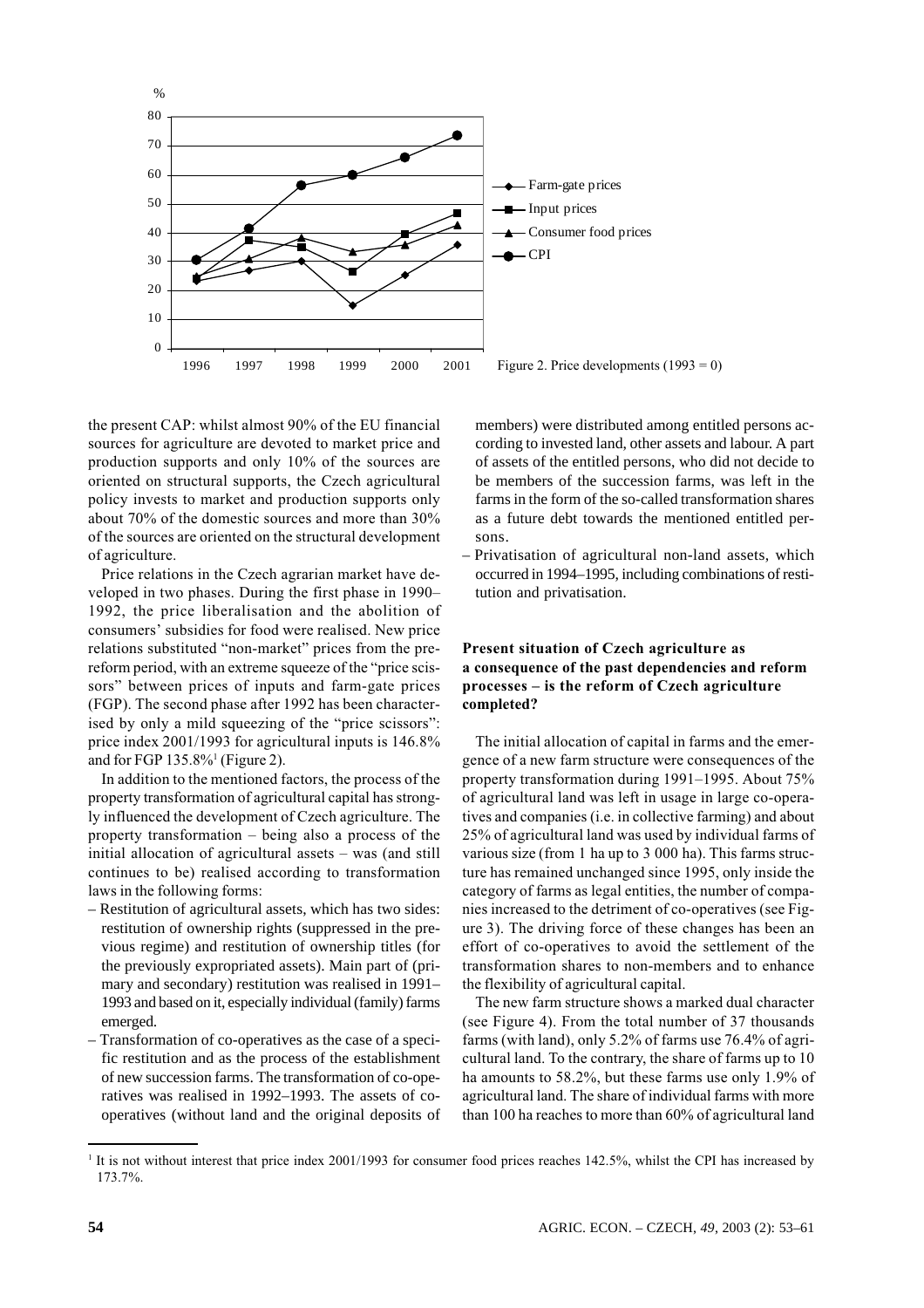

□ Individual farms ■ Coops ■ Companies ■ State enterprises

Figure 3. Farm structure development 1989-2001

in the given farm category. As a consequence of the applied transformation laws, the large majority of land in farms is leased (92% in average) from landowners, that is from private persons and the state, partly from municipalities.

Czech agriculture has to some extent adjusted to the reform economic conditions during 1989–2001. Compared with 1989, gross agricultural output declined by 30% (crop production by 23%, livestock production by  $35\%$ ) and the number of workers dropped by more than 70%. Labour productivity has increased 2.4 times, the share of primary agriculture in the total GDP decreased to about 2% and the share of agricultural employment to about 3.4%. The yields in livestock production have outstandingly increased (in milk production by more than 40%), whilst vields in crop production  $-\text{except}$  sugar beet and some other commodities – have declined (in cereals by nearly 10%, in oilseeds by more than  $11\%$ ).

It all brings into consideration a question, whether the reform of Czech agriculture is already finished. If we consider the reform as a parallel process of the property transformation (and the initial allocation of capital) and as a process of restructuring of farms in the sense of their basic adjustment to new conditions and a significant improvement of their efficiency, the answer to the question is still negative.

Speaking about the property transformation and about the capital allocation, there are more external factors. which can significantly interfere with the present farm structure in the near future. It is a question especially of:

- Completion of the agricultural assets restitution: about 3% from the total number of restitution claims are not still settled. Besides it, there are large land claims of the church still politically unresolved.
- Privatisation of the state land: according to the law from 1999, about 500 thousands ha of agricultural land shall be privatised (from the total acreage of 770 thousands ha of agricultural land in the ownership of the state). However, only about 10 thousands ha has been privatised by the end of 2001. The criteria for privatisation can



Figure 4. Frequency distribution of farms by their level of unit costs (2000; average =  $100\%$ )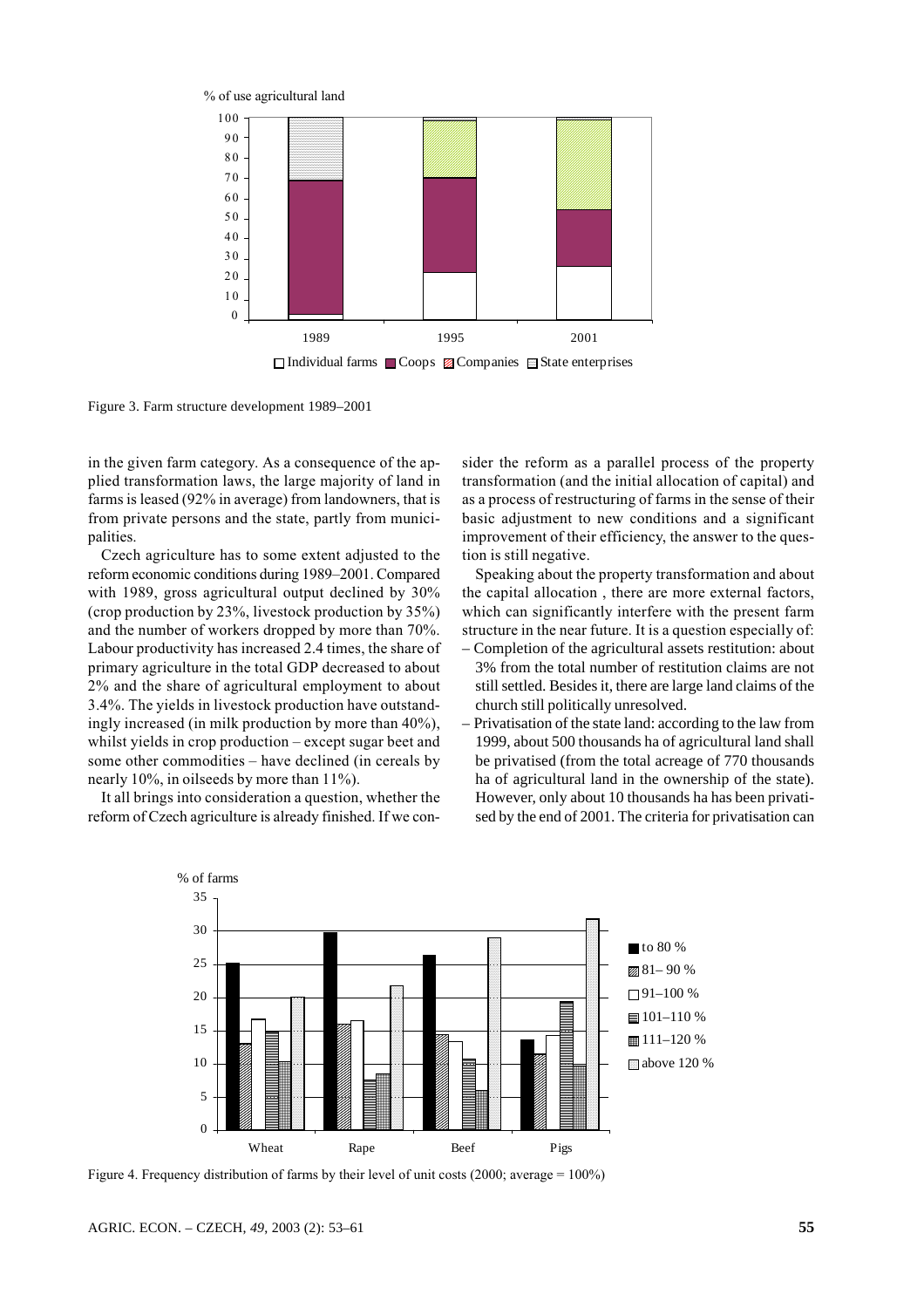essentially intervene in some farm categories<sup>2</sup>. Only Czech physical persons are eligible to buy the state land under it.

- A solution of the high indebtedness of farms. Farms have accumulated three generations of debts during the reform period: old pre-reform debts to the state, the so-called transformation debts (transformation shares of co-operatives, interest- free state loans for starting farming, debts for the privatised assets) and new bank credits (supported by the state as usual) on modernisation. The state already intervened in the transformation debts and tried (still without success) to change the transformation law to solve transformation debts of succession farms of the former co-operatives. Those farms owe to private persons (including individual farmers) about 13 bill. CZK and utilise the adequate capital free of charge. The initial allocation of capital in agriculture is thus still encumbered by inequity. It is most probable that the state will intervene in writing-off the debts still in the pre-accession period, in spite of the risk of a "moral hazard".
- Penetration of foreign capital into agriculture sharpening the competition for land lease. Foreign capital, much stronger than the domestic one, intrudes into the present farm structure and land usage. Nevertheless, the land market development and the disclosure of land market prices are positive effects.

Even restructuring of Czech agriculture is not completed yet. During the reform, the allocation, orientation and dimension of production in farms have changed and farms have adjusted themselves to certain extent to price relations for labour, land and capital. However, their restructuring – especially from the point of view of future conditions – has to continue particularly in the following ways:

- Simplification of the internal farm structure: Co-operatives and joint stock companies, representing the decisive categories of farms in Czech agriculture, battle with extremely intricate internal relations, with conflicts of interests among working (self-employed) and non-working owners, hired workers, hundreds of land owners and owners of other capital (e.g. owners of transformation shares). Their management works through the conflicts particularly with self-employed owners. However, the share of these workers has been declining year by year and the "manoeuvring room" for management has been thus growing<sup>3</sup>. It should be considered that the distribution of value added generated in farms (including supports) is realised through these intricate relations 4 .
- Improvement of farm efficiency: the present Czech agriculture is characterised not only by its dual farm structure, but also by an extreme dichotomy in farm efficiency. There is a large number of very efficient farms (especi-





Figure 5. Frequency distribution of farms by their profitability in 1999 (IDARA project)

 $CB+ = \cos\frac{t}{\cos\theta}$  - subsidies + opportunity costs

<sup>&</sup>lt;sup>2</sup> Particularly farms which privatised agricultural non-land assets in 1994–1995. According to the law, these farms have a prior claim to gain 50 % of their leased state land, but only 300 ha as a maximum. However, the privatised farms are often farming 1 000 and more hectares and they privatised other agricultural assets adequate to the acreage.

<sup>&</sup>lt;sup>3</sup> According to the RIAE survey (Mathijs 2001), the average number of owners – members of co-operatives ranges about 200 persons and in case of joint stock companies nearly 500 persons.. The share of working owners in the total number of owners – members of coops amounts to 30%, in case of joint stock companies 15%, but in case of limited liability companies, it overreaches 90%. The share of working owners in the total number of workers in co-operatives reaches up to 70%, in joint stock companies up to 60%, but in limited liability companies to only about 20%.

<sup>&</sup>lt;sup>4</sup> It is useful to remind in this context, that a large majority of landowners do not work in agriculture or do not live in rural areas.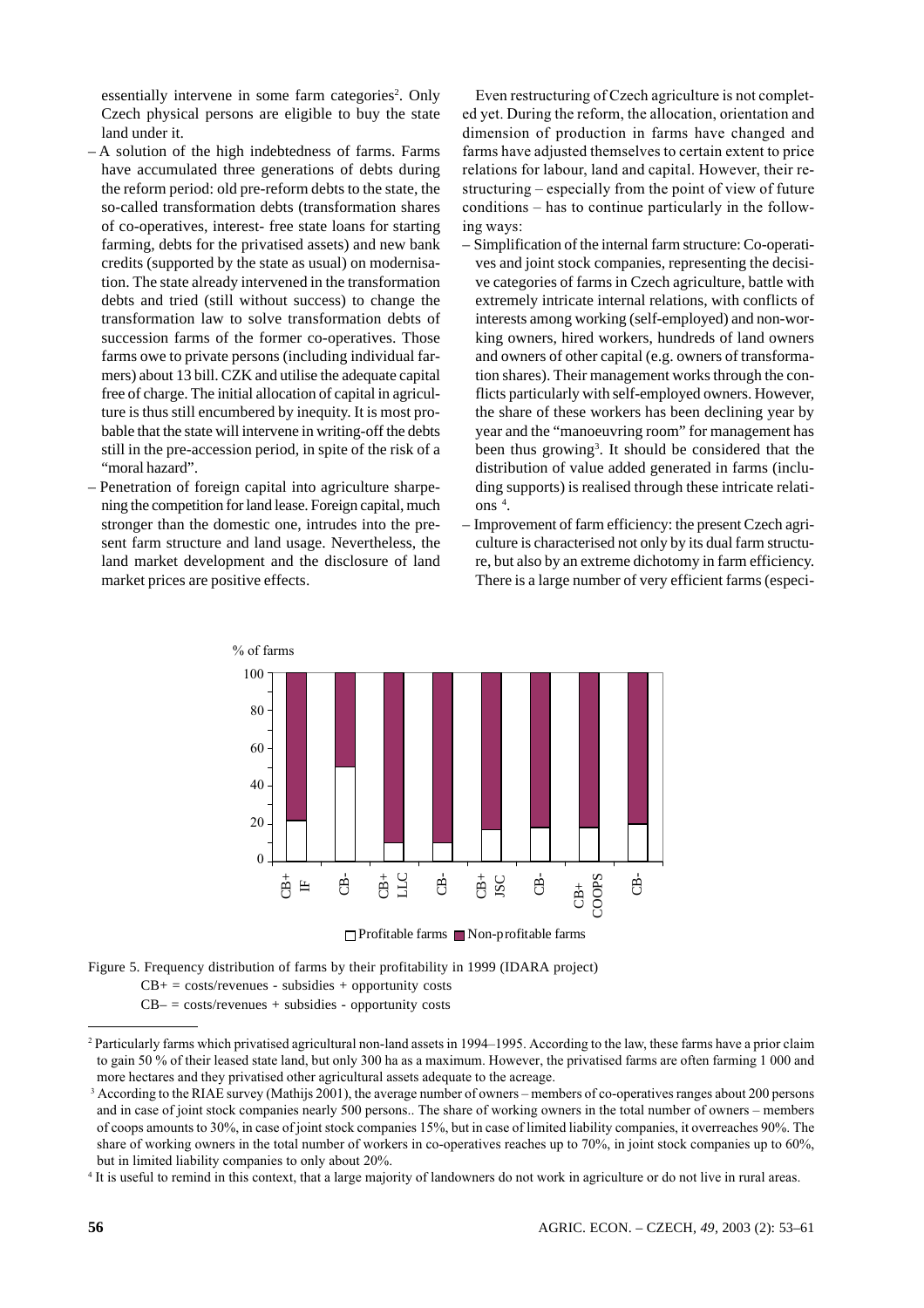

Figure 6. Total factor productivity (TFP)<sup>1</sup> by farm categories and production regions (1998–1999, IDARA project) <sup>1</sup>Thornqvist-Theil index: Input output ratio (see Capalbo, Antle 1998)

ally larger individual farms and some well managed companies), but approximately the same number of inefficient and non-profitable farms survives (Novák 2002; Matthews 1999; Mathijs 2001; Davidova, Ratinger 2002). For example, the range of unit costs of agricultural products is extremely large (see Figure 4): one fifth to one quarter of farms showed unit costs lower than 80% of the average unit costs in 2000 and almost the same number of farms presented unit costs higher by 20% than the average). A similar picture is viewed regarding farm profitability (see Figure 5). Larger farms (particularly those located in better natural conditions) show, due to their economy of scale, better total factor productivity (see Figure 6).

- Increase of the economic (financial) stability of farms: Czech farms are heavily indebted (see transformation). The ratio of debts to equity (leverage) amounts to 0.8 in average (in Hungary, it is 0.4), the ratio of debts to the total assets amounts to 0.44 in average (in Hungary 0.16).
- Substantial improvement of co-operation and organisation of farms in their interaction with the up- and downstream firms, or in their penetration into the up- and downstream sectors, respectively. The present Czech agriculture shows a fragmentation of interests, the background of which are conflicts of interests in economic matters (the uncompleted property transformation) and also political aspects. Marketing organisations of farmers, established with the state support, suffer from low discipline of their members, which reduces their market power towards e.g. processors (milk, meat, fruits, vegetables).

Other aspects of restructuring can be coped with by a gradual adjustment of farms to economic and market conditions. There is the question for example of:

- improvement of the production allocation in compliance with natural and market conditions (the share of arable land in the total agricultural area is still inadequately high, about 72%);
- changes in production orientation of farms, e. g. orientation on non-food use, on bio-products and regional products, diversification to non-agricultural activities, etc.;
- improvement of marketing orientation of farmers in the fields of quality and food safety, animal welfare and production of public goods.

It should be added that restructuring shall go ahead also in the state administration, particularly in building and proper functioning of institutions with links to the CAP and structural policy.

#### Causes of lower efficiency of Czech agriculture and barriers for restructuring

The mentioned transformation laws and agricultural policy, in 1995–2000 oriented on income supports and on stabilisation of the farm structure, belong to the most influential external factors. Among internal factors and causes, there belong especially:

- Lower technological efficiency, that is:
	- lower yields, which are according to commodities by 20% lower in average than in the EU; especially the yields of forage crops are lower (in case of grassland by about 50% than in the EU), with increasing demands for land needed for livestock production;
	- lower labour productivity, which amounts in spite of the exodus of labour during the reform – to about 50% of the EU level.;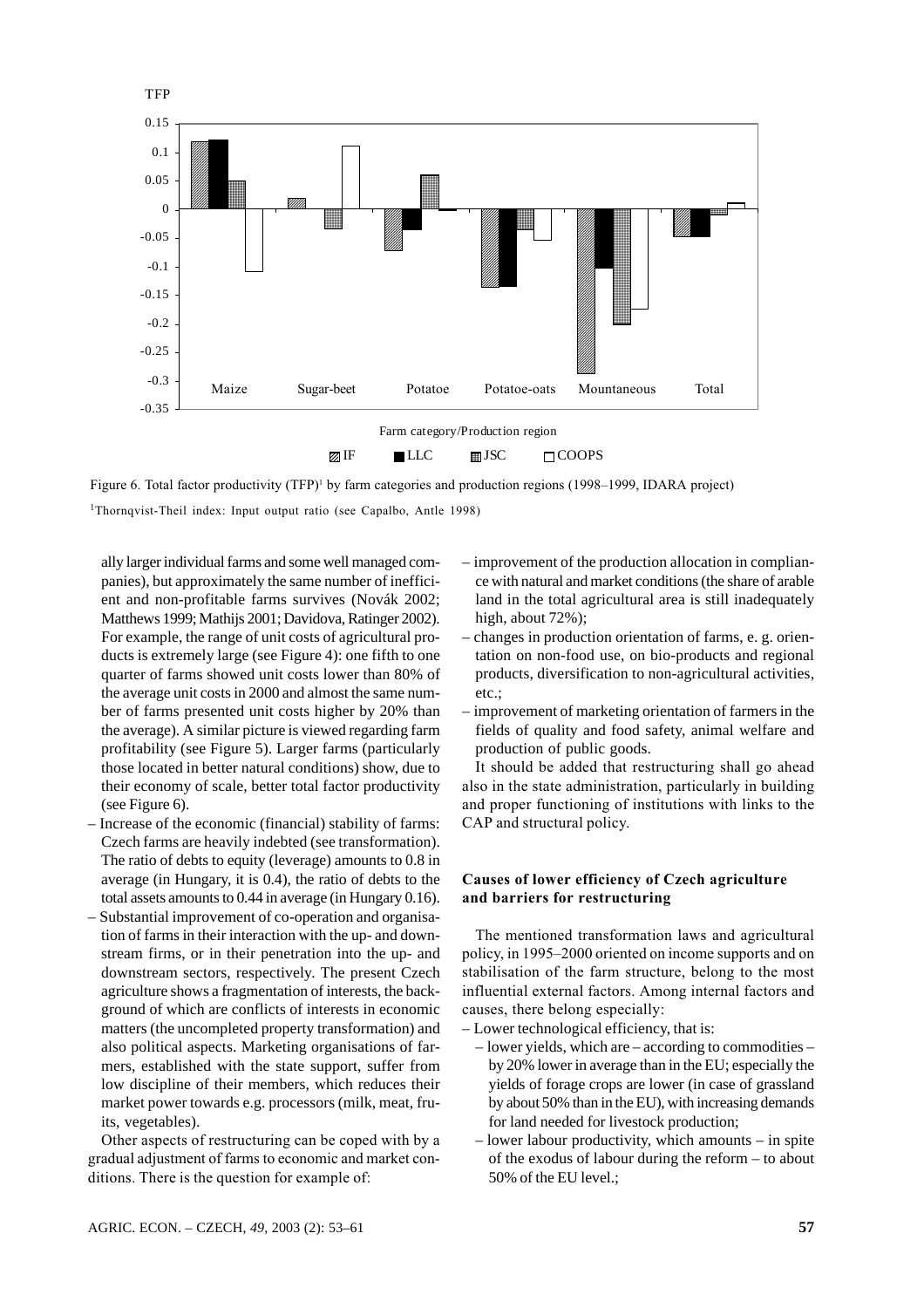– higher unit consumption of variable inputs (feeds, fuel, etc.) and higher fixed costs and usually also inadequate overhead costs.

The level of input usage corresponds to certain extent with price relations of inputs (especially between prices of labour and capital including land). The input usage is also dependent on the way of the initial capital allocation and issuing from this, on the possibilities of farm management adjustment<sup>5</sup>.

- Lower quality of farm management: especially younger workers and workers with the economic education left farms during the reform. New farm management recruited often from the original middle-level management specialised on machinery, zoo- and agro-technology, without any economic and marketing education.
- Lower level of the co-operation and solidarity among farmers, that being a barrier for the formation of common and effective marketing organisations.

Among the most serious barriers for restructuring, there belong especially:

- insufficiently developed institutional infrastructure of the society, e.g. weak enforcement of contracts for farmers;
- insufficiently developed land market, to a large extent blocked by the slow progress in the land consolidation in cadastres: only 203 cadastres from the total number of 13 000 have finished a complex land consolidation after 10 reform years;
- discrepancies between land ownership and land usage (92% of land is leased on farms), creating impediments for long-term investments, for gaining (mortgage) credits and for a new land usage (e.g. the conversion of arable land into grassland);
- already mentioned extremely intricate structure of interest groups especially in large farms (co-operatives and joint- stock companies);
- barriers in labour market: on the one hand, there is a problem of the protection of jobs for owners of farms (but the weight of self-employed owners has been wading out, as was already mentioned), on the other hand, there is a shortage of skilled and specialised workers, including the succession generation for many family farms;
- economic and political fragmentation of farmers.

The shortage of financial sources for modernisation and for some variable inputs (fertilizers, etc.) can be also ranged among the barriers. It is the reality, however, that more than 60 bill. CZK of credits, largely used on modernisation, have been pumped with the state support into agriculture during 1994–2001. Rather than a shortage of machinery and technologies, there is the question of efficient utilisation of the new inputs. Above it, the purchase of machinery is not sometimes accompanied by the adequate reduction of labour, with the consequence of labour and capital intensive way of production.

## POSSIBLE IMPACTS OF THE EU ACCESSION ON THE ECONOMY OF MAIN AGRICULTURAL COMMODITIES

### Prerequisites of predictions

The RIAE has been predicting and assessing the possible impacts of the EU accession on the economic position of Czech farm sector for a longer time. For this, it uses simpler structural models and the non-linear optimising model AGRO-3 created by the RIAE. The impacts are oriented to the horizon of 2004–2005 (short-term impacts), or to the horizon after 2005 (long-term impacts). The baseline (comparative) period is the 2000 average (real data) and 2001 (preliminary data). The predictions are further based on the following suppositions:

- development of macro-economic variables for the CR and the EU (exchange rates, inflation, price of labour – preserving 75% parity towards agriculture) from the models of the Czech Statistical Office, the Czech National Bank, etc. (Vintrová 2002);
- future farm-gate prices in the EU from the OECD predictions (OECD 2001);
- growth of intensity in Czech agriculture (only as a consequence of the general progress – roughly 1.5% per year);
- direct (commodity) payments in 2004–2006 by variants (0%, 25–35%, 100%), and the LFA supports 2004–2006 on the level and with the orientation as in the CR in 2001 (supports for grassland and for cattle breeding on pastures).

The production costs maintain the structure of the baseline. Investments on *acquis* in the field of food safety, animal welfare and nitrate directives are included into depreciations.

Limiting conditions are represented by the production limits according to the proposal of the European Commission (European Commission 2002), or according to the Czech proposals (Position Document of the CR 1999).

### **Results of predictions**

Possible impacts on the economy of main agricultural commodities are gathered in Table 1. Under the given suppositions, it is possible to interpret Table 1 by commodities as follows:

# Wheat, barley, rape seed

- All given commodities show a high level of the total profitability at present. The profitability ranges from 17% (rape seed) to more than 21% (wheat).
- At the same time, all given commodities show negative values of % PSE in the last 4 years. It is caused particu-

<sup>&</sup>lt;sup>5</sup> The "bottom-up" approach, usual particularly in individual farms, enables to form a better structure of capital than the "top-down" approach, usual in collective farms. These farms – also on behalf of the guarantee of employment for their members, preserved a higher portion of the much more labour demanding livestock production.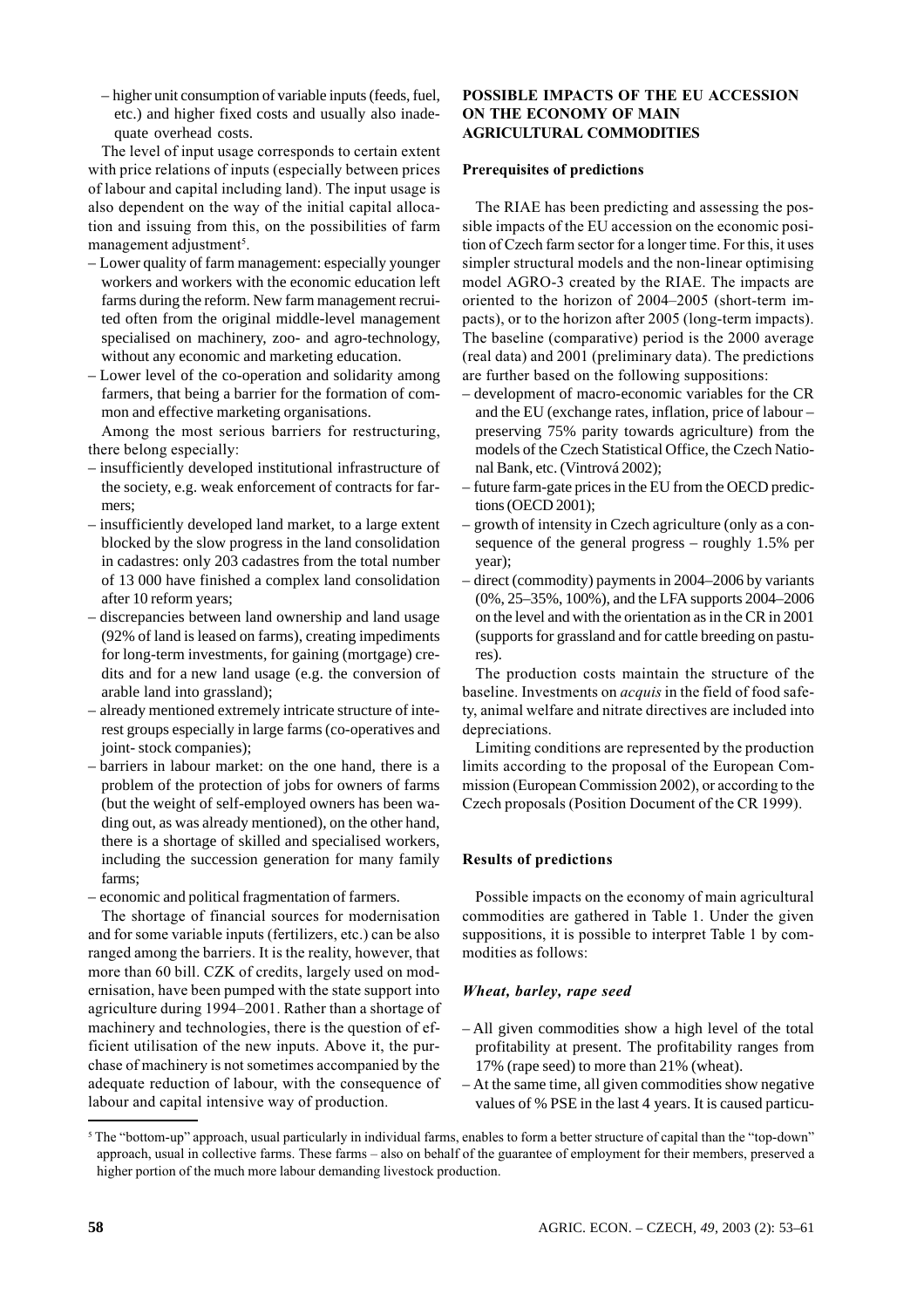Table 1. Economic position and competitiveness of the main agricultural commodities

| Commodity            | Farm-gate prices index<br>$2004 - 6/2000 - 1$ |        |                   | $%$ PSE<br>average<br>1998-2001 |    |         | P<br>average<br>$2000 - 1$ |         | $P$ – average 2004–6 |         |                 |  |
|----------------------|-----------------------------------------------|--------|-------------------|---------------------------------|----|---------|----------------------------|---------|----------------------|---------|-----------------|--|
|                      |                                               |        |                   |                                 |    |         |                            |         | CR                   |         |                 |  |
|                      |                                               |        |                   |                                 |    |         |                            |         | supports             |         | EU <sup>1</sup> |  |
|                      | <b>CR</b>                                     |        | EU (CZK) EU (EUR) | CR                              | EU | CR.     | EU                         | 100%    | reduced              | $0\%$   |                 |  |
| Crop production      |                                               |        |                   |                                 |    |         |                            |         |                      |         |                 |  |
| Wheat                | 104.30                                        | 93.86  | 108.69            | $-4$                            | 48 | 0.21    | 100                        | 0.47    | 0.10                 | $-0.05$ | $-4.29$         |  |
| Barley               | 97.33                                         | 92.45  | 107.03            | $-13$                           | 57 | 0.18    | 100                        | 0.52    | 0.08                 | $-0.10$ | $-7.84$         |  |
| Rape seed            | 102.33                                        | 103.51 | 119.78            | $-12$                           | 35 | 0.17    | 100                        | 0.35    | 0.05                 | $-0.08$ | $-7.46$         |  |
| Sugar beet           | 145.21                                        | 86.43  | 100.00            | 21                              | 52 | 0.21    | 100                        | 0.43    | 0.43                 | 0.43    | $-9.43$         |  |
| Livestock production |                                               |        |                   |                                 |    |         |                            |         |                      |         |                 |  |
| $Milk - ARL$         | 122.62                                        | 81.65  | 94.47             | 30                              | 47 | $-0.09$ | 100                        | $-0.01$ | $-0.03$              | $-0.04$ | $-12.08$        |  |
| $Milk - GSL$         | 122.62                                        | 81.65  | 94.47             | 30                              | 47 | 0.01    | 100                        | 0.12    | 0.10                 | 0.09    | $-12.08$        |  |
| Beef-ARL             | 111.82                                        | 73.32  | 84.89             | 31                              | 82 | $-0.15$ | 100                        | 0.02    | $-0.15$              | $-0.22$ | $-14.85$        |  |
| $Beef-GSL$           | 111.82                                        | 73.32  | 84.89             | 31                              | 82 | 0.21    | 100                        | 0.68    | 0.41                 | 0.29    | $-14.85$        |  |
| Suckler cows         | 111.82                                        | 73.32  | 84.89             | 31                              | 82 | 0.15    | 100                        | 0.45    | $-0.02$              | $-0.23$ | $-5.48$         |  |
| Pigs                 | 77.86                                         | 86.82  | 100.53            | 21                              | 22 | 0.22    | 100                        | $-0.10$ | $-0.10$              | $-0.10$ | $-8.95$         |  |
| Poultry              | 89.98                                         | 84.19  | 97.44             | 42                              | 35 | $-0.02$ | 100                        | $-0.17$ | $-0.17$              | $-0.17$ | $-11.76$        |  |

1) Relative change to  $2000-1$ 

PSE = Producer Support Estimate

P = total profitability = ((Farm-gate Price incl. Commodity Supports/ Unit Costs) - 1)

 $ARL = category of cattle outside LFA and with forage area on arable land$ 

 $GSL =$  category of cattle in LFA and with forage area on grassland  $(2000-1)$  incl. pastures)

Suckler cows: with calves to 280 kg lw transferred to store cattle

larly by the agricultural policy measures in export (the licence policy limiting exports). To the contrary, EU producers are heavily subsidised (see barley – 57% PSE) by the CAP market price supports (tariffs, export subsidies), and by the CAP direct payments.

- Under the CAP conditions in 2004–2006 and compared with the baseline, very mild nominal growths of prices for wheat and rape-seed are expected.
- After the accession, no scenarios with direct payments would generate losses in production. However, lower payments could worsen the economic position compared with the present situation. All considered commodities could generate losses under the CAP without direct payments.
- As a summary, it is possible to expect that production of the considered commodities shall preserve a growing tendency, limited by the so-called basic acreage (including set-aside) and by the basic yields. Czech agriculture could develop as an important net exporter of the given commodities (especially if we consider a possible parallel decline in livestock production in the CR).

#### Sugar beet - sugar

– The producers of sugar beet and sugar in the CR and in the EU are functioning under the similar market organisations at present. Under the given organisations, sugar beet production is profitable in both regions (21% total profitability in the CR).

- Relatively high domestic farm-gate prices correspond with the high level of supports for domestic producers (21% PSE in the CR and 52% PSE in the EU as the average of 1998–2001).
- After the entry, it is possible to expect more than 45% increase of farm-gate prices. In all scenarios, the production of sugar beet would remain highly profitable (43%) and the production of sugar beet and sugar would be preserved up to the level of the negotiated national quota.

#### Milk

- Milk production is basically provided by two technologies: in sheds with forage feed mainly from arable land, and on pastures with forage feeds mainly from grassland in the LFAs The present Czech agricultural policy additionally supports cows on grassland and in the LFAs. It is why milk production is divided into two commodities differing by the level of supports – milk from cows on arable land (ARL) with minimum supports and milk from cows on grassland (GSL) with maximum supports, including the LFA supports linked with grassland.
- Particularly in "stable fattening" technologies, additional investments to comply with the nitrate directive should be considered, apart from higher labour inputs linked with these technologies.
- Milk belongs among commodities with limited production through individual quotas in the CR and in the EU. It also belongs among commodities with the highest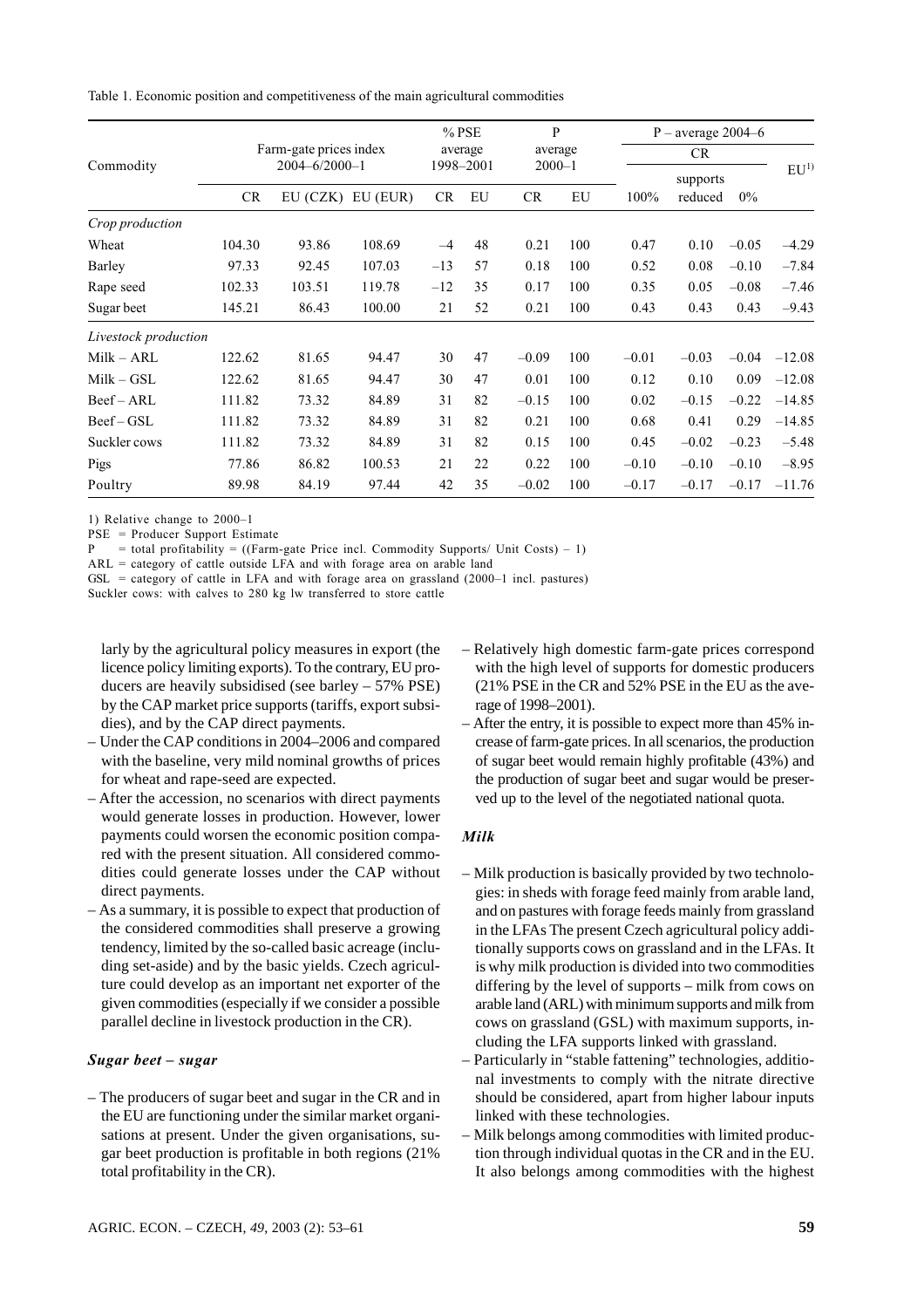supports (30% PSE in the CR and 47% PSE in the EU, as the average in 1998–2001). In spite of this, milk production in the ARL category of cows is not profitable in average; the production in the GSL category of cows shows a moderate total profitability (1.2%).

- Compared with the baseline, milk farm-gate prices would increase by nearly 23% after the entry. However, the ARL category of cows may not be profitable even under 100% of direct payments and only producers with lower than average costs would realise a profit. The GSL category of cows with the expected higher LFA supports would probably be profitable under all scenarios.
- Under the expected conditions, milk production in the CR would have good chances to survive and to develop, particularly if more production than at present is provided by the GSL category of cows. From this point of view, the national quota according to the EC proposals appears to be limiting both the actual and possible production potentials of Czech producers.

## **Beef**

- As in the milk sector, there are two commodities differing by feeding technologies – ARL and GSL. Besides this, there is a category of suckler cows with a specific importance linked with multi-funtionality and with higher level of supports.
- Beef production is heavily supported in the CR and in the EU (30% PSE in the  $\rm \check{C}R$  and even 82% PSE in the EU, as in the 1998–2001 average). In spite of this, beef production in the CR is not profitable in average.
- After the entry, a slight increase of farm gate prices is expected (by about 11.8% compared with the Czech baseline). Under the reduced direct payments, the ARL category of beef, and under all scenarios, the category of suckler cows would have problems with profitability. The future of suckler cows is connected with higher farm-gate prices for beef of higher quality, or with permanent and above-standard supports, respectively.
- Nevertheless, with a better utilisation of acreage for forage and feeds, beef production could develop and fill the negotiated national limits for individual categories of cattle. However, the national quota for milk or the contingent capping of supports (e.g. only for 90–120 animals per farm) could limit beef production, provided now mainly in large-scale units.

# **Pigs**

– Under the present high farm-gate prices, pig production in the CR shows the outstanding profitability (22% in average), even without any direct supports. High farm-gate prices in the CR and in the EU issue in a relatively high level of supports (21% PSE in the CR, 22% in the EU, as the average 1998–2001).

- Pig production is not directly supported in the EU. According to the OECD predictions, the EU farm-gate prices in 2004–2006. It would cause a decline of the prices in nominal terms by more than 22% (compared with the baseline) for Czech producers after the accession. Above it, Czech producers would have to invest to comply with the nitrate directives, animal welfare standards, etc.
- Under the expected conditions and without lowering production costs, the economic position and competitiveness of the average Czech producers would worsen (up to by 26%) and the production would not be even profitable (profitability –10%).
- The future position of average Czech producers under the EU conditions can be assessed as a risk position. Nevertheless, producers with under-average unit costs (especially some larger specialised enterprises without land, providing today about 60–65% of the marketed production) shall be able to overcome the risks, with a contingent utilisation of further (foreign) investments and other measures leading to the reduction of unit costs.

## Poultry

- As in pig production, the majority of marketed poultry production is provided by large specialised enterprises without land. According to the RIAE surveys and in spite of high farm-gate prices, poultry production is slightly non-profitable  $(-0.02)$  at present. The level of supports is extremely high in the CR, overriding even the level of the EU supports (42% PSE in the CR compared with 35% PSE in the EU, as in the 1998–2001 average).
- After the entry, more than 10% decrease of the farmgate prices (compared with the baseline) is predicted. Czech poultry production could be profitable only with a significant suppression of average unit costs (by 17% at minimum). Above it, also this sector requires higher investments to fulfil the *acquis*.
- Under the expected EU conditions, Czech poultry production shows a risk position, with possible impacts on producers as in the case of pig production.

# **CONCLUSIONS**

Czech agriculture has to finish its transformation and to continue in its restructuring, regardless of the EU accession. However, the entry should form a driving force and an accelerator of necessary changes. It is certain that the macroeconomic and other conditions will change the relations among input prices significantly. Particularly prices of labour and land should outstandingly increase in the future<sup>6</sup>. With the expectation of an only mild growth of farm-gate prices farms with a mean effectiveness, farmers will have to significantly reduce their unit costs or to exit from the market. At the same time, a solution of the

It is expected that labour prices would increase by  $63\%$  during 2000–2006 and land prices (rents) even by  $50\%$ , whilst prices of other inputs only by 33%.